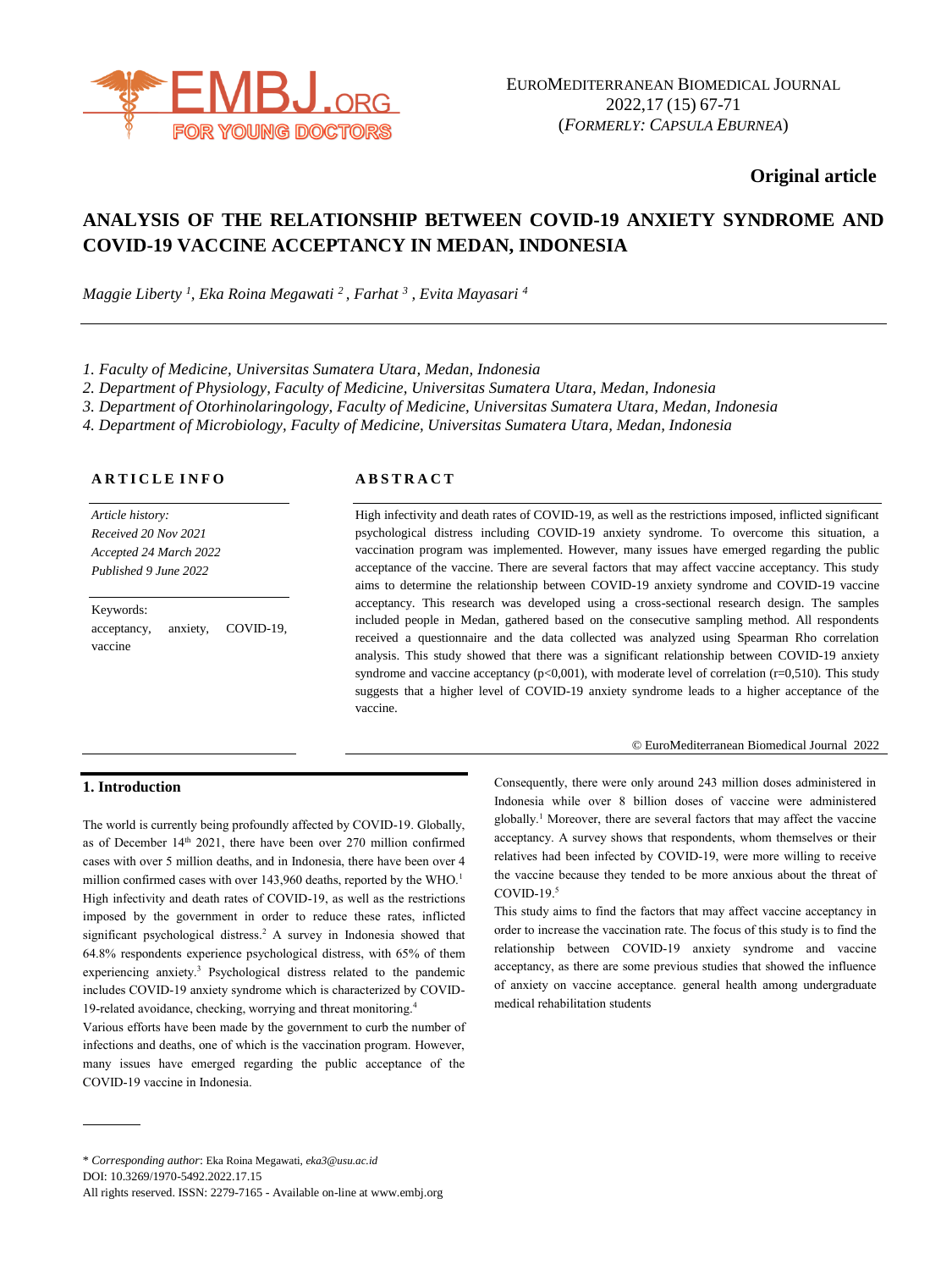#### **2. Methods**

This study used a descriptive-analytical method with a cross sectional study design and was conducted in Medan, Indonesia from July 2021 to December 2021.

We approached people that reside in Medan. Only people above 18-yearsold with consent and who had completed the questionnaire were included in this study. By using the consecutive sampling method, we selected 260 respondents.

COVID-19 Anxiety Syndrome Scale (C-19ASS) was used to measure the level of COVID-19 anxiety syndrome. The C-19ASS questionnaire consists of 9 questions, each scored on a 5-point Likert scale from zero "strongly disagree" to four "strongly agree". Total scores were categorized into: 0-9 indicated "Normal", 10-18 indicated "Mild", 19-27 indicated "Moderate", 28-36 indicated "Severe" level of COVID-19 anxiety syndrome.<sup>4</sup>

1. Vaccine acceptancy was measured using Vaccine Hesitancy Scale that consists of 7 questions, each scored on a 5-point Likert scale from one "strongly disagree" to five "strongly agree". Total scores were categorized into: 7-15 indicated "Unwilling", 16-25 indicated "In Doubt", 26-35 indicated "Willing" to accept the vaccine.<sup>6</sup>

The data was then analyzed using the Spearman rho correlation analysis, Mann-Whitney test and Kruskal-Wallis test, with the  $25<sup>th</sup>$  edition of Statistical Package for Social Sciences (SPSS) as a tool. This study was approved by the Health Research Ethical Committee of the Faculty of Medicine, Universitas Sumatera Utara. Written informed consent from the respondents was also obtained before the research.

#### **3. Results and discussion**

The details of the 260 subjects are summarized in Table 1. Male and female gender subjects were only slightly different (42.3% and 57.7%). Most of the sample subjects (97.7%) were between the ages of 18-59. Samples were obtained from all districts in Medan, with majority of the subjects (15%) resided in Medan Kota districts (data not whowed).

Most of the subjects had good education, who were mostly senior high school graduates (58.8%) and university graduates (40.4%). Corresponding with education, sample subjects were mostly students (81.2%) and employees (10%). Subjects were mostly Buddhist (44.6%). Most of the sample subjects (88.1%) had received COVID-19 vaccine.

#### *COVID-19 Anxiety Syndrome*

The level of COVID-19 anxiety syndrome of the 260 subjects is presented in Table 1. Most of the sample subjects experienced COVID-19 anxiety syndrome, with the majority experiencing moderate (38.1%) to severe (34.6%) level of COVID-19 anxiety syndrome. Only a very small portion of subjects (3.5%) did not experience COVID-19 anxiety syndrome.

Table 2 presents the summary of the correlation between sample characteristics and the level of COVID-19 anxiety syndrome. Amongst the various characteristics, only age was found to be significantly exaggerating COVID-19 anxiety syndrome (p=0.009).

In this study, subjects of the age group  $\geq 60$  mostly experienced severe level of COVID-19 anxiety syndrome, while majority of the sample of the 18-59 age group experienced a moderate level.

These results were in accordance with other studies that showed increased age was a factor that influenced the level of COVID-19 anxiety syndrome, as the elderly are in a higher risk group.<sup>7</sup>

| <b>Characteristics</b>             | Frequency (n=260) | Percentage (%) |  |
|------------------------------------|-------------------|----------------|--|
| <b>Gender</b>                      |                   |                |  |
| Male                               | 110               | 42.3           |  |
| Female                             | 150               | 57.7           |  |
| Age (years)                        |                   |                |  |
| 18-59                              | 254               | 97.7           |  |
| $\geq 60$                          | 6                 | 2.3            |  |
| <b>Highest Education</b>           |                   |                |  |
| Junior High School                 | $\overline{2}$    | 0.8            |  |
| Senior High School                 | 153               | 58.8           |  |
| University                         | 105               | 40.4           |  |
| Occupation                         |                   |                |  |
| Student                            | 211               | 81.2           |  |
| Employee                           | 26                | 10.0           |  |
| Officer                            | $\overline{2}$    | 0.8            |  |
| Entrepreneur                       | 8                 | 3.1            |  |
| Doctor                             | 3                 | 1.2            |  |
| Housewife                          | 6                 | 2.3            |  |
| Others                             | $\overline{4}$    | 1.5            |  |
| Religion                           |                   |                |  |
| <b>Buddhism</b>                    | 116               | 44.6           |  |
| Islam                              | 83                | 31.9           |  |
| Christianity                       | 58                | 22.3           |  |
| Hinduism                           | 3                 | 1.2            |  |
| <b>COVID-19 Vaccination Status</b> |                   |                |  |
| Received                           | 229               | 88.1           |  |
| Not received                       | 31                | 11.9           |  |
| Level of COVID-19 anxiety syndrome |                   |                |  |
| Normal                             | 9                 | 3.5            |  |
| Mild                               | 62                | 23.8           |  |
| Moderate                           | 99                | 38.1           |  |
| Severe                             | 90                | 34.6           |  |

| Table            | 1. | Frequency | <b>Distribution</b> | of | Sociodemographic                                                   |
|------------------|----|-----------|---------------------|----|--------------------------------------------------------------------|
|                  |    |           |                     |    | Characteristics, COVID-19 vaccination status and level of COVID-19 |
| anxiety children |    |           |                     |    |                                                                    |

| <b>Sample Characteristics</b>       |                  |      | Level of COVID-19 Anxiety Syndrome | P-value        |                 |                |           |
|-------------------------------------|------------------|------|------------------------------------|----------------|-----------------|----------------|-----------|
|                                     |                  |      | <b>Normal</b>                      | <b>Mild</b>    | <b>Moderate</b> | <b>Severe</b>  |           |
| <b>Gender</b>                       | Male             |      | 8                                  | 24             | 42              | 36             | $0.214**$ |
|                                     | Female           |      | 1                                  | 38             | 57              | 54             |           |
| Age (years)                         | 18-59            |      | 9                                  | 62             | 98              | 85             | $0.009**$ |
|                                     | $\geq 60$        |      | $\bf{0}$                           | $\mathbf{0}$   | 1               | 5              |           |
| <b>Highest</b><br><b>Education</b>  | Junior<br>School | High | $\theta$                           | $\mathbf{0}$   | $\mathbf{0}$    | $\overline{c}$ | 0.114     |
|                                     | Senior<br>School | High | 6                                  | 41             | 53              | 53             |           |
|                                     | University       |      | 3                                  | 21             | 46              | 35             |           |
| Occupation                          | Student          |      | 7                                  | 50             | 86              | 68             | 0.756     |
|                                     | Employee         |      | $\overline{2}$                     | 5              | 9               | 10             |           |
|                                     | Officer          |      | $\bf{0}$                           | $\theta$       | 1               | 1              |           |
|                                     | Entrepreneur     |      | $\bf{0}$                           | 3              | 1               | 4              |           |
|                                     | Doctor           |      | $\bf{0}$                           | 1              | 1               | 1              |           |
|                                     | Housewife        |      | $\bf{0}$                           | $\overline{2}$ | $\bf{0}$        | 4              |           |
|                                     | Others           |      | $\bf{0}$                           |                | 1               | $\overline{c}$ |           |
| <b>Religion</b>                     | <b>Buddhism</b>  |      | 3                                  | 27             | 41              | 45             | 0.583     |
|                                     | Islam            |      | 4                                  | 19             | 36              | 24             |           |
|                                     | Christianity     |      | $\overline{2}$                     | 14             | 22              | 20             |           |
|                                     | Hinduism         |      | 0                                  | $\overline{2}$ | $\theta$        | 1              |           |
| <b>COVID-19</b>                     | Received         |      | 8                                  | 57             | 88              | 76             | $0.083**$ |
| <b>Vaccination</b><br><b>Status</b> | Not received     |      | 1                                  | 5              | 11              | 14             |           |

\* Kruskal-Wallis test, \*\* Mann-Whitney test, P-value<0,05

**Table 2. Bivariate between Sample Characteristics with Level of COVID-19 Anxiety Syndrome**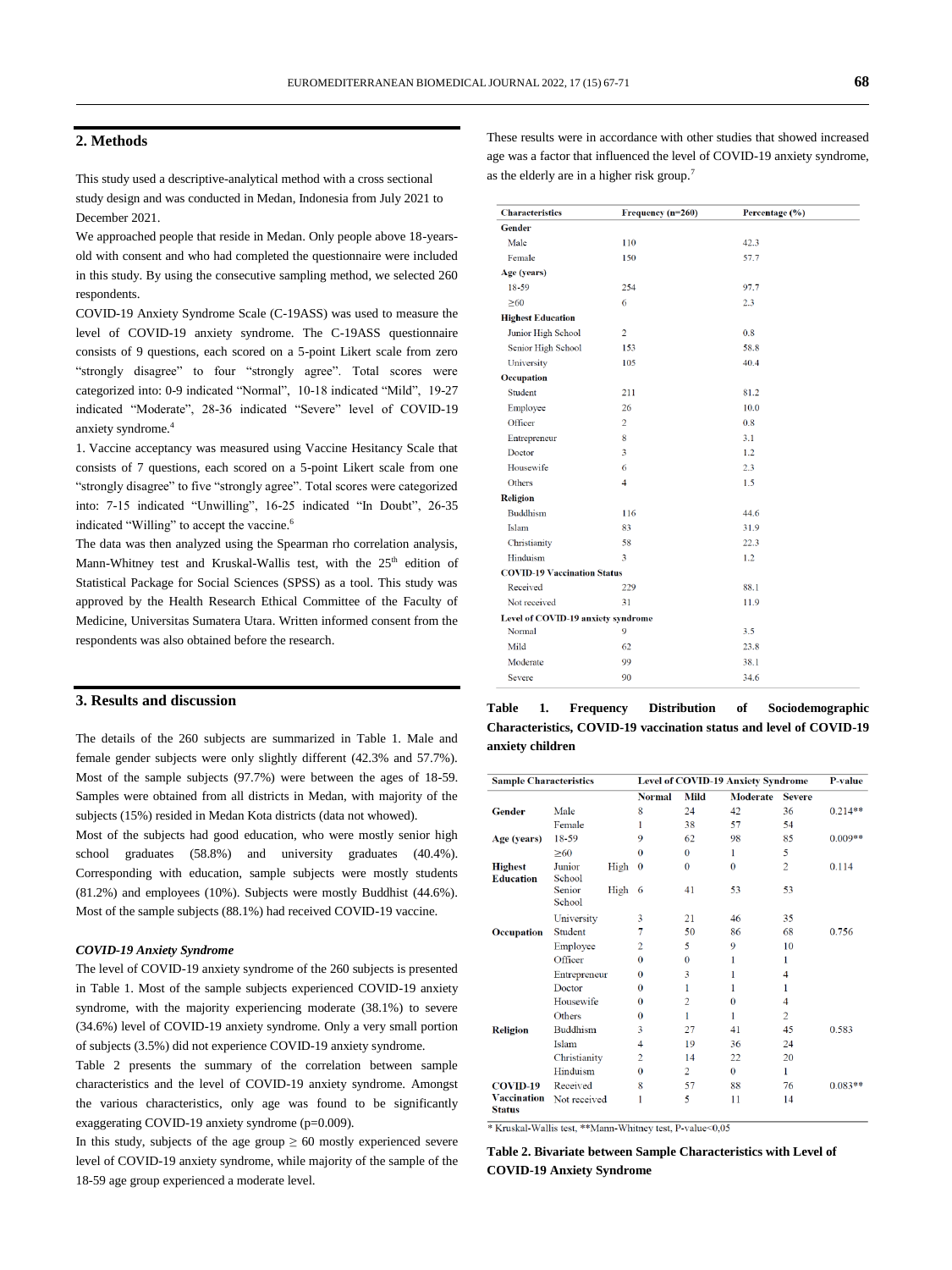There was no correlation between gender and level of COVID-19 anxiety syndrome  $(p=0.214)$ . This result was in accordance with other studies that showed gender had no significant correlation to COVID-19 related anxiety<sup>8</sup>

Both genders experienced moderate to severe level of COVID-19 anxiety syndrome. However, female gender was more prone to experiencing COVID-19 anxiety syndrome, as there was only 1 out of 150 females (0.6%) who did not experience it. On the other hand, there were 8 out of 110 males (7.2%) who did not experience COVID-19 anxiety syndrome. This result was in accordance to other studies that showed females were more prone to COVID-19 related anxiety.<sup>9</sup>

In this study, there was no correlation between highest level of education and level of COVID-19 anxiety syndrome (p=0.114). To the contrary, other studies showed that education had a significant correlation with COVID-19 anxiety syndrome, where respondents with a higher education level were more prone to anxiety.<sup>8</sup>

There was no correlation between occupation and level of COVID-19 anxiety syndrome  $(p=0.756)$ . However, there were other studies that showed productive groups who go to work or school tended to experience higher level of COVID-19 anxiety syndrome as they were more exposed to the environment.<sup>7</sup>

Religion had no correlation with level of COVID-19 anxiety syndrome (p=0.583). This result was in accordance to other studies that showed religion had no correlation to COVID-19 related anxiety.<sup>10</sup>

There was no correlation between vaccination status and level of COVID-19 anxiety syndrome  $(p=0.083)$ . Most of the sample subjects experienced moderate to severe level of COVID-19 anxiety syndrome. This was in accordance with the concerning pandemic situation.<sup>11</sup>

#### *Vaccine Acceptancy*

The COVID-19 vaccine acceptancy of the sample subjects is presented in Table 3. Majority of the subjects (88.1%) were willing to get vaccinated, with only 2.3% of them were unwilling and 9.6% were still in doubt to get vaccinated.

The correlation of sample characteristics and vaccine acceptancy is presented in Table 4. Amongst the various characteristics, only gender was found to have a significant correlation with vaccine acceptancy  $(p=0.029)$ .

In this study, there was a correlation between gender and vaccine acceptancy. This result was in accordance with other studies that showed female gender tend to be more willing to get the vaccine.<sup>12</sup> In addition, another study also showed that females were more willing to get the vaccine, where 10% of male respondents refused to get the vaccine, while there were only 5% of female respondents who refused to get the vaccine.<sup>5</sup>

There was no correlation between age and vaccine acceptancy (p=0.179). This was in accordance with other studies that showed there was no correlation between age and vaccine acceptancy.13,14 In this study, most of the subjects were between the ages of 18-59, which was the productive age. Hence, most of the subjects were willing to get the vaccine. This was in accordance with other studies that showed productive age influenced vaccine acceptance.<sup>15</sup>

Lastly, education had no correlation with vaccine acceptancy (p=0.374). This result was in accordance with other studies that showed there was no correlation between education and vaccine acceptancy.<sup>14</sup>

Most of the subjects with different occupations were willing to get the vaccine, as there was no correlation between occupation and vaccine acceptancy  $(p=0.447)$ . This result was in accordance with other studies that showed there was no correlation between occupation and vaccine acceptancy.13, <sup>14</sup>

There was no correlation between religion and vaccine acceptancy (p=0.741). Other studies also showed that vaccine acceptancy was not affected by religion, where the vaccine acceptancy among different religious groups was almost the same.<sup>5</sup>

Vaccination status had no correlation with vaccine acceptancy (p=0.088). Most of the subjects who had either received or not received the vaccine were willing to get vaccinated. This result was in accordance with other studies that showed similar results.16-19

|                           | Frequency $(n=260)$ | Percentage (%) |  |
|---------------------------|---------------------|----------------|--|
| <b>Vaccine Acceptancy</b> |                     |                |  |
| Unwilling                 | 6                   | 2.3            |  |
| In Doubt                  | 25                  | 9.6            |  |
| Willing                   | 229                 | 88.1           |  |

**Table 3. Frequency Distribution of Vaccine Acceptancy**

| <b>Sample Characteristics</b>       |                  | <b>Vaccine Acceptancy</b> |                |                 | <b>P-Value</b> |           |
|-------------------------------------|------------------|---------------------------|----------------|-----------------|----------------|-----------|
|                                     |                  |                           | Unwilling      | <b>In Doubt</b> | Willing        |           |
| <b>Gender</b>                       | Male             |                           | 5              | 15              | 90             | $0.029**$ |
|                                     | Female           |                           | 1              | 10              | 139            |           |
| Age (years)                         | 18-59            |                           | 6              | 25              | 223            | $0.179**$ |
|                                     | $\geq 60$        |                           | $\Omega$       | $\bf{0}$        | 6              |           |
| <b>Highest</b><br><b>Education</b>  | Junior<br>School | High                      | $\bf{0}$       | $\bf{0}$        | $\overline{2}$ | 0.374     |
|                                     | Senior<br>School | High 4                    |                | 15              | 134            |           |
|                                     | University       |                           | $\overline{2}$ | 10              | 93             |           |
| Occupation                          | Student          |                           | 5              | 19              | 187            | 0.447     |
|                                     | Employee         |                           | 1              | 4               | 21             |           |
|                                     | Officer          |                           | $\bf{0}$       | $\bf{0}$        | $\overline{2}$ |           |
|                                     | Entrepreneur     |                           | $\bf{0}$       | $\overline{2}$  | 6              |           |
|                                     | Doctor           |                           | $\Omega$       | $\Omega$        | 3              |           |
|                                     | Housewife        |                           | $\bf{0}$       | $\bf{0}$        | 6              |           |
|                                     | Others           |                           | $\Omega$       | $\theta$        | 4              |           |
| <b>Religion</b>                     | <b>Buddhism</b>  |                           | 3              | 14              | 99             | 0.741     |
|                                     | Islam            |                           | 1              | $\mathbf{0}$    | $\overline{2}$ |           |
|                                     | Christianity     |                           | 1              | 6               | 76             |           |
|                                     | Hinduism         |                           | 1              | 5               | 52             |           |
| <b>COVID-19</b>                     | Received         |                           | 5              | 24              | 200            | $0.088**$ |
| <b>Vaccination</b><br><b>Status</b> | Not received     |                           | 1              | 1               | 29             |           |

\* Kruskal-Wallis test, \*\* Mann-Whitney test, P-value<0,05

# **Table 4. Bivariate between Sample Characteristics with Vaccine Acceptancy**

### *Relationship between COVID-19 Anxiety Syndrome and Vaccine Acceptancy*

The relationship between COVID-19 anxiety syndrome and vaccine acceptancy is summarized in Table 5.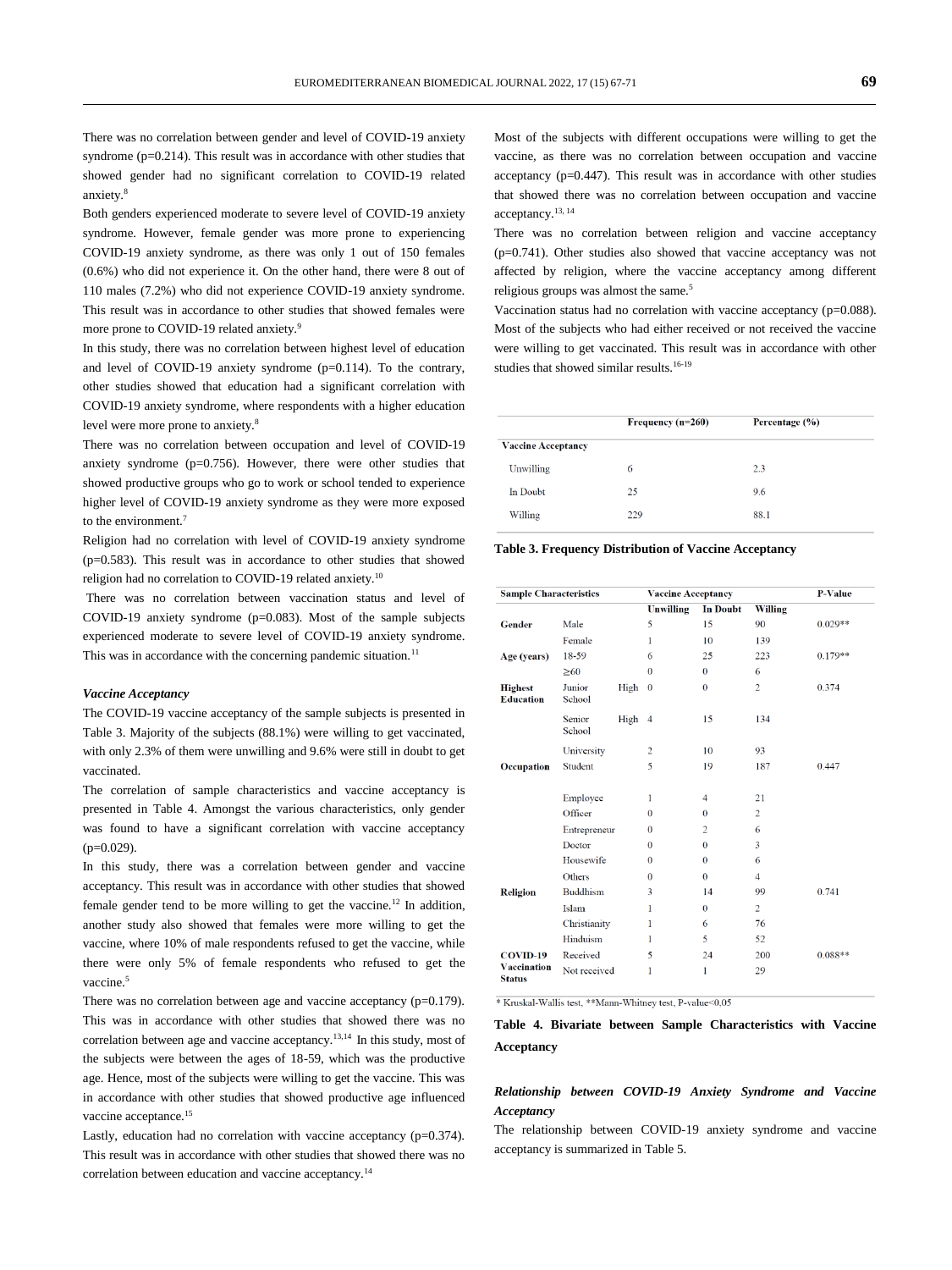There was a significant relationship between COVID-19 anxiety syndrome and vaccine acceptancy  $(p<0.001)$ , with moderate level of correlation (r=0.510). The relationship was that the higher level of COVID-19 anxiety syndrome would lead to higher willingness of vaccine acceptance.

This result was in accordance with other studies that showed groups with COVID-19-related anxiety tended to be more willing to get the vaccine.5 Other studies also showed that there was correlation between COVID-19 related anxieties with willingness to get the vaccine.<sup>20</sup>

Another study also showed that vaccine acceptance increased with the increased anxiety of COVID-19 infection.<sup>21</sup>

|                 |          | <b>Vaccine Acceptancy</b> |          | <b>Correlation</b> | <b>P-value</b> |         |
|-----------------|----------|---------------------------|----------|--------------------|----------------|---------|
|                 |          |                           |          |                    | Coefficient    |         |
|                 |          |                           |          |                    | (r)            |         |
|                 |          | Unwilling                 | In Doubt | Willing            |                |         |
| <b>COVID-19</b> | Normal   | 3                         | 4        | $\overline{2}$     | 0.510          | < 0.001 |
| <b>Anxiety</b>  | Mild     | 3                         | 21       | 38                 |                |         |
| <b>Syndrome</b> | Moderate | $\bf{0}$                  | $\bf{0}$ | 99                 |                |         |
|                 | Severe   | $\bf{0}$                  | $\bf{0}$ | 90                 |                |         |
|                 | Total    | 6                         | 25       | 229                |                |         |

\*Spearman rho correlation, p-value<0.05

**Table 5. Bivariate between COVID-19 Anxiety Syndrome with Vaccine Acceptancy**

## **4. Conclusions**

Until now, COVID-19 is still a concern. High Infectivity and death rates inflicted anxiety in society, especially when we are adapting to the "new normal". This type of anxiety is known as COVID-19 anxiety syndrome, characterized by COVID-19-related avoidance, checking, worrying and threat monitoring.<sup>4</sup> Vaccination plays an important role in tackling this pandemic. However, there are many factors that may affect public acceptance of the vaccine. 14

In this study, there is a significant relationship between COVID-19 anxiety syndrome and vaccine acceptancy. The relationship shows that a more severe COVID-19 anxiety syndrome will lead to higher vaccine acceptance. Most of the sample subjects are females between the ages of 18-59, graduated from Senior High School, students, Buddhist, and have received the vaccine. In addition to the correlation between COVID-19 anxiety syndrome and vaccine acceptancy, age has a correlation with COVID-19 anxiety syndrome, where increased age is a risk factor. Furthermore, gender has a correlation with vaccine acceptancy, where females are more willing to get vaccinated.

### **References**

1. World Health Organization. WHO Coronavirus (COVID-19) With Vaccination Data.WHO. 2021 [cited 2021 Dec 15]. Available from: https://covid19.who.int/

- 2. Xiong J, Lipsitz O, Nasri F, Lui LMW, Gill H, Phan L, Chen-Li D, Iacobucci M , Ho R, Majeed A, Mclntyre R. Impact of COVID-19 pandemic on mental health in the general population: A systematic review.J. Affect. Disord. 2020; 277: 55–64. Available from: doi: [10.1016/j.jad.2020.08.001](https://dx.doi.org/10.1016/j.jad.2020.08.001)
- 3. Perhimpunan Dokter Spesialis Kedokteran Jiwa Indonesia. PDSKJI | 5 Bulan Pandemi COVID-19 di Indonesia. PDSKJI.org. 2020. Available from: http://pdskji.org/home
- 4. Nikčević A V., Spada MM. The COVID-19 anxiety syndrome scale: Development and psychometric properties. Psychiatry Res. 2020;292. Available from: doi: 10.1016/j.psychres.2020.113322
- 5. Kementrian Kesehatan Republik Indonesia, ITAGI, UNICEF, WHO. Survei Penerimaan Vaksin COVID-19 di Indonesia. Kemenkes RI.  $2020$ :  $1-26$ . Available from: https://www.unicef.org/indonesia/media/7641/file/Survei%20Penerim aan%20Vaksin%20COVID-19.pdf
- 6. Freeman D, Loe BS, Chadwick A, Vaccari C, Waite F, Rosebrock L, Jenner L, Petit A,Lewandowsky S, Vanderslott S, Innocenti S, Larkin M, Giubilini A, Yu L, McShane H, Pollard A, Lambe S. COVID-19 vaccine hesitancy in the UK: The Oxford coronavirus explanations, attitudes, and narratives survey (Oceans) II. Psychol Med. 2021. Available from: doi: [10.1017/S0033291720005188](https://dx.doi.org/10.1017/S0033291720005188)
- 7. Nikčević A V., Marino C, Kolubinski DC, Leach D, Spada MM. Modelling the contribution of the Big Five personality traits, health anxiety, and COVID-19 psychological distress to generalised anxiety and depressive symptoms during the COVID-19 pandemic. J Affect Disord. 2021;279:578–84. Available from: doi: [10.1016/j.jad.2020.10.053](https://doi.org/10.1016/j.jad.2020.10.053)
- 8. Sitohang TR, Rosyad YS, Rias YA. Analisa Faktor Kecemasan pada Masyarakat Indonesia Bagian Barat Selama Pandemi COVID-19 tahun 2020. 2021;6(2):279–89.
- 9. Oducado RMF. Gender Differences in COVID-19 Anxiety Syndrome Among Filipino Nursing Students. 2021;6(1):1–8.
- 10. Mulyadin A, Noviekayati A, Pasca R. Hubungan Religiusitas dengan Kecemasan pada Masyarakat dalam Menghadapi Pandemi COVID-19. 2021.
- 11. Muhamad SV. Kajian Singkat terhadap Isu Aktual dan Strategis Bidang Hubungan Internasional Puslit BKD Pandemi COVID-1919 sebagai Persoalan Serius Banyak Negara di Dunia. 2021;XIII.
- 12. Sun S, Lin D, Operario D. Interest in COVID-19 Vaccine Trials Participation Among Young Adults in China: Willingness, Reasons for hesitancy, and Demographic and Psychosocial Determinants. Prev Med Reports. 2021. Available from: doi: [10.1016/j.pmedr.2021.101350](https://doi.org/10.1016/j.pmedr.2021.101350)
- 13. Elbay RY, Kurtulmuş A, Arpacıoğlu S, Karadere E. Depression, Anxiety, Stress Levels of Physicians and Associated Factors in COVID-19 Pandemics. Psychiatry Res. 2020;290:1–5.
- 14. Tasnim. Persepsi masyarakat tentang vaksin COVID-19 di Wilayah Provinsi Sulawesi Tenggara. Yayasan Kita Menulis. 2021; 58: 7250– 7257 .
- 15. Putri KE, Wiranti K, Ziliwu YS, Elvita M, Frare DY, Purdani RS, Niman S. Kecemasan Masyarakat Akan Vaksinasi COVID-19. JKJ . 2021;9(3):539–48.